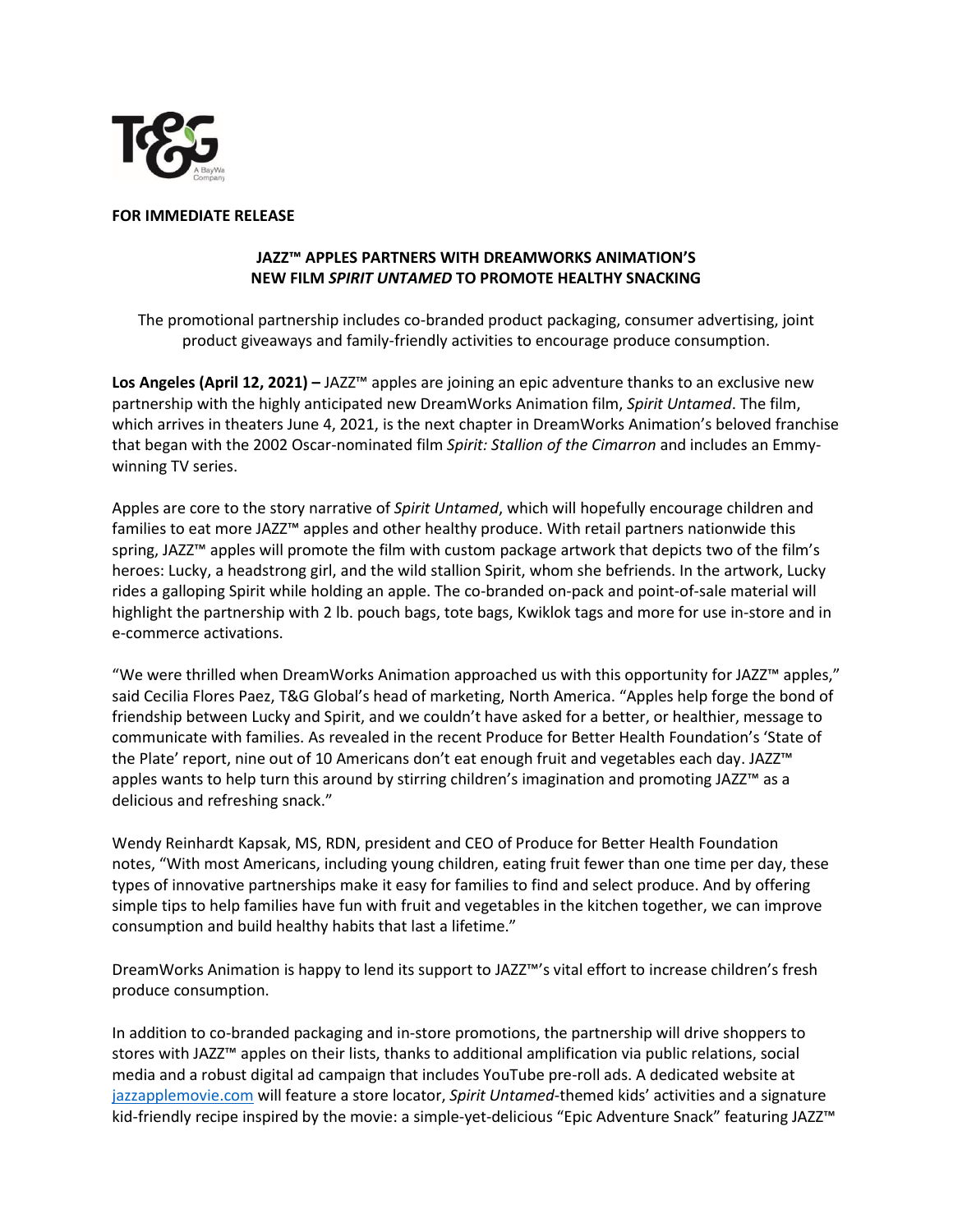apples sliced into horseshoe shapes topped with chocolate hazelnut spread and sprinkles. The promotion is expected to reach hundreds of millions of consumers nationwide.

"The partnership provides JAZZ™ apples with a great opportunity to draw kids back to the apple category and help instill healthy habits that will last a lifetime," says Flores Paez. "With their naturally small, snackable size and refreshingly tangy-sweet flavor, they are a prefect pick for a kids' promotion. We are proud that DreamWorks Animation recognizes the value JAZZ™ apples bring to its *Spirit* fans, and we look forward to an 'epic adventure' and successful partnership this spring!"

JAZZ™ apples are marketed by CMI Orchards, Rainier Fruit Co. and Oppy.

**For more information, contact Cecilia Flores Paez:**  T&G Head of Marketing, North America [Cecilia.FloresPaez@tandg.global](mailto:Cecilia.FloresPaez@tandg.global) 310-291-5583

###

**About T&G Global:** T&G Global works with passionate growers around the world to produce, sell and deliver the highest quality fruit and vegetables. We love our food, so we're constantly exploring ways to make it more sustainable, fresh and delicious, to help people lead healthier lifestyles. T&G is a leader in the premium apple segment with its Envy™ and JAZZ™ branded varieties.

**About JAZZ™:** JAZZ™ is a trademarked brand that refers to the Scifresh apple variety. It was developed in New Zealand by Plant and Food Research and was patented in 2003, the same year T&G, which owns the JAZZ™ trademark, began distributing in the U.S. via its marketing partner Oppy. JAZZ™ is now grown under license by T&G in New Zealand, the U.S., Chile, Asia, the UK, France and Australia. JAZZ™ is marketed in the U.S. by Oppy, CMI Orchards and Rainier Fruit Company.

## **About** *Spirit Untamed*

An epic adventure about a headstrong girl longing for a place to belong who discovers a kindred spirit when her life intersects with a wild horse, *Spirit Untamed* is the next chapter in the beloved story from DreamWorks Animation.

Lucky Prescott (Isabela Merced, *Dora and the Lost City of Gold*) never really knew her late mother, Milagro Navarro (Eiza González, *Fast & Furious Presents: Hobbs & Shaw*), a fearless horse-riding stunt performer from Miradero, a small town on the edge of the wide-open frontier.

Like her mother, Lucky isn't exactly a fan of rules and restrictions, which has caused her Aunt Cora (Academy Award® winner Julianne Moore) no small amount of worry. Lucky has grown up in an East Coast city under Cora's watchful eye, but when Lucky presses her own luck with one too many risky escapades, Cora picks up stakes and moves them both back with Lucky's father, Jim (Oscar® nominee Jake Gyllenhaal), in Miradero.

Lucky is decidedly unimpressed with the sleepy little town. She has a change of heart when she meets Spirit, a wild Mustang who shares her independent streak, and befriends two local horseback riders, Abigail Stone (Mckenna Grace, *Captain Marvel*) and Pru Granger (Marsai Martin, *Little*). Pru's father, stable owner Al Granger (Emmy winner Andre Braugher, Fox's *Brooklyn Nine-Nine*), is the best friend of Lucky's father.

When a heartless horse wrangler (Emmy nominee Walton Goggins, FX's *Justified*) and his team plan to capture Spirit and his herd and auction them off to a life of captivity and hard labor, Lucky enlists her new